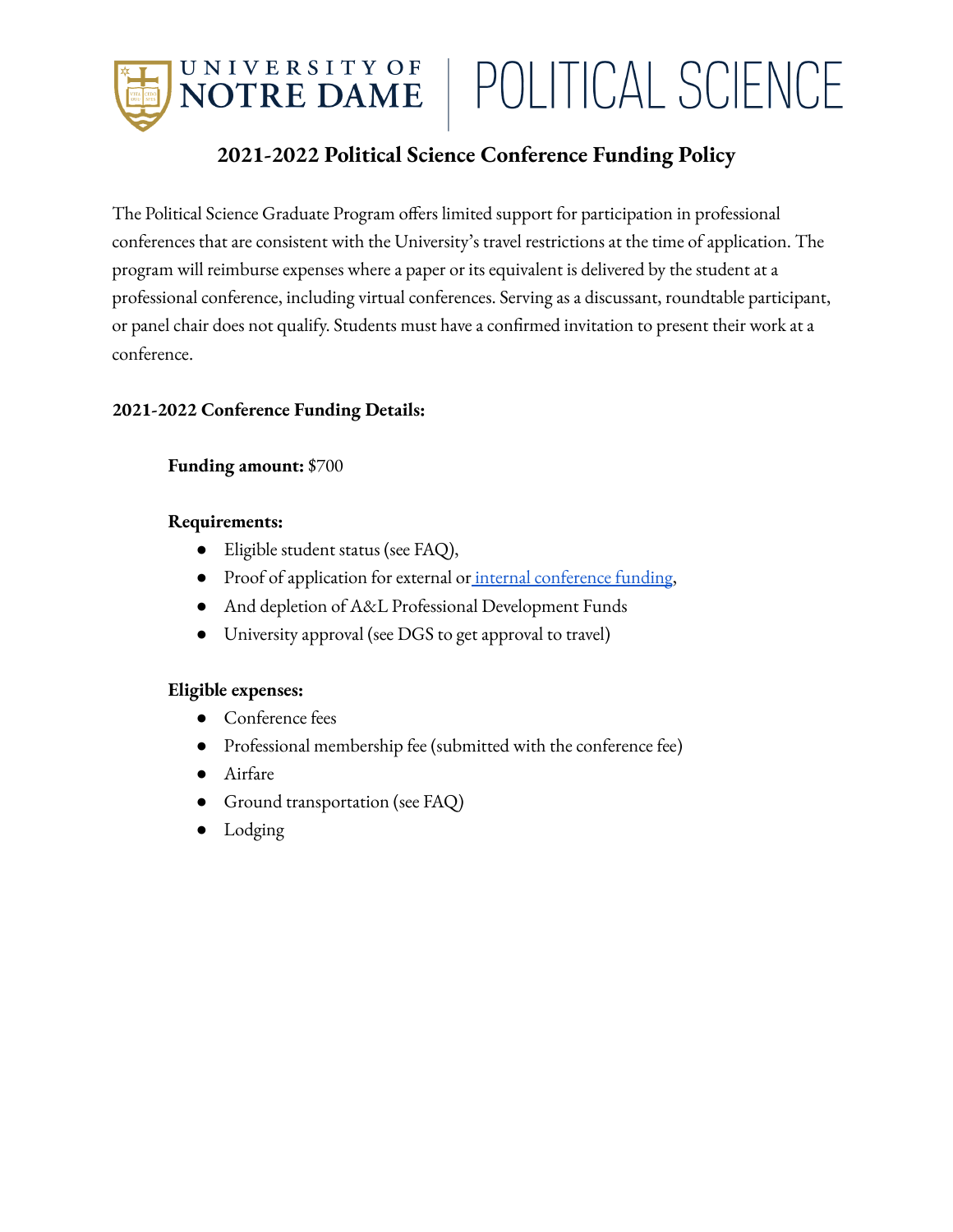

## POLITICAL SCIENCE

## **FAQ**

#### **Who is eligible for conference funding?**

- Graduate students in their second year and beyond of the program who are in good academic standing
- Political Science conference funding is not available for joint Kroc-POLS Ph.D. students. Joint students should seek departmental conference funding from the Kroc Institute.
- Conference funding is not available to graduate students after they defend their dissertation
- Conference funding is not available to graduate students while taking a leave of absence

#### **How do I demonstrate that I have applied for additional funding?**

● Provide documentation of additional funding applications to the Graduate Coordinator when you apply for reimbursement (e.g. email confirmation of submission).

#### **Will conference funding roll-over from year to year?**

● No, conference funding does not roll-over. Conference funding follows the fiscal year and can be used from July 1 to June 30.

#### **Can I be reimbursed for car rentals or hiring a car service?**

- Car rental or limo services will not be reimbursed without the prior approval of the DGS
- In-city transportation using taxis, UBER, or LYFT is eligible for reimbursement with receipt

#### **Can I use conference funding for food and beverages?**

● No, the Graduate Program will only reimburse the actual cost of transportation, lodging, and registration fees.

#### **I am interviewing for a job at APSA, what documentation do I need to provide for reimbursement?**

● Submit an email confirmation of arranged interviews at ASPA to Graduate Coordinator